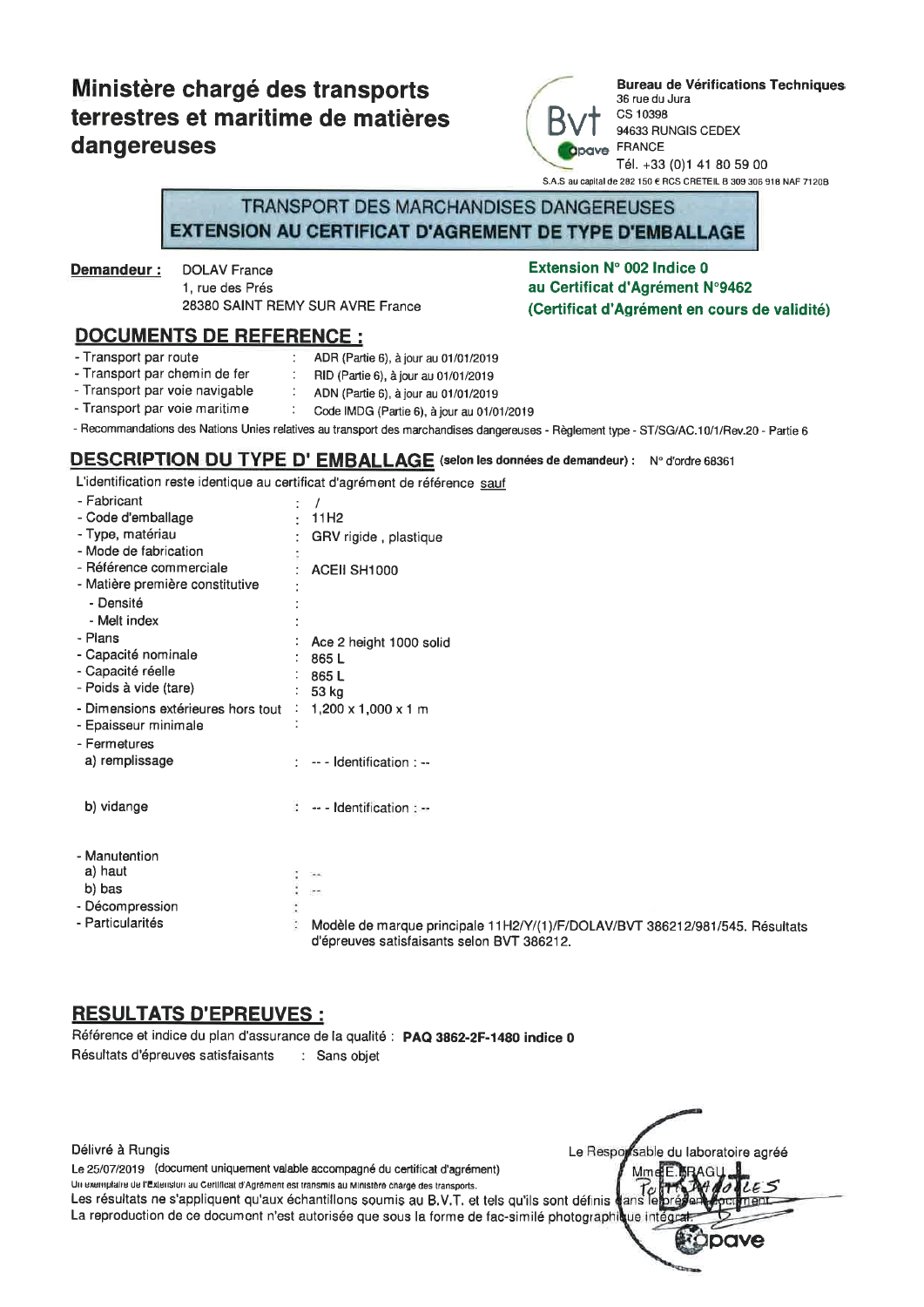# **Ministère chargé des transports terrestres et maritime de matières dangereuses**



**Bureau de Vérifications Techniques** 36 rue du Jura CS 10398 94633 RUNGIS CEDEX FRANCE Tél. +33 (0)1 41 80 59 00 S.A.S au capital de 282 150 € RCS CRETEIL B 309 306 918 NAF 7120B

Sample record n° 68361

### TRANSPORT DES MARCHANDISES DANGEREUSES **EXTENSION AU CERTIFICAT D'AGREMENT DE TYPE D'EMBALLAGE**

**Applicant :** DOLAV France 1, rue des Prés 28380 SAINT REMY SUR AVRE France

#### **REFERENCE DOCUMENTS :**

- : : - Road transport - Rail transport ADR (Part 6), to date in 01/01/2019 RID (Part 6), to date in 01/01/2019
- : : - Maritime transport - Transport by waterway ADN (Part 6), to date in 01/01/2019
- UN Recommendations on the transport of dangerous goods Model Regulations ST/SG/AC.10/1/Rev.20 Part 6 IMDG code (Part 6), to date in 01/01/2019

## **DESCRIPTION OF THE TYPE OF PACKAGING(according to information given by the applicant) :**

The identification remains identical to the reference approval certificat except

- Manufacturer - IBC code - Type, materials - Construction method - Commercial reference - Constituent raw material - Drawings - Nominal capacity - Brimful capacity - Empty weight (tare) - Overall external dimensions - Minimum thickness - Closure : : : : : : : Ace 2 height 1000 solid : 865 L : 865 L : 53 kg : 1,200 x 1,000 x 1 m : 11H2 ACEII SH1000 / GRV rigide, plastique - Decompression - Particularities : : Modèle de marque principale 11H2/Y/(1)/F/DOLAV/BVT 386212/981/545. Résultats d'épreuves satisfaisants selon BVT 386212. a) filling b) emptying : -- - Identification : -- : -- - Identification : -- - Handling a) top b) base : -- : -- : : - Density - Melt index

### **TEST RESULTS :**

Satisfactory test results : Aimlessly Quality assurance plan reference and index : **PAQ 3862-2F-1480 indice 0**

On 25/07/2019 (valid only together with the certificate of approval)

Issued in Rungis **Issued in Rungis** Manager of the approved test laboratory Mme E.FRAGU

A copy of this document is sent to the Ministry of Transport.

French text serves as a basis for the translation, if any difference exists between French text and text in another language French text prevails.

The results are only applicable to the samples presented to B.V.T. as defined in this document.

Reproduction of this test report is only authorized in complete photographic facsimile form.

**Extension N° 002 Indice 0 au Certificat d'Agrément N°9462 (Certificat d'Agrément en cours de validité)**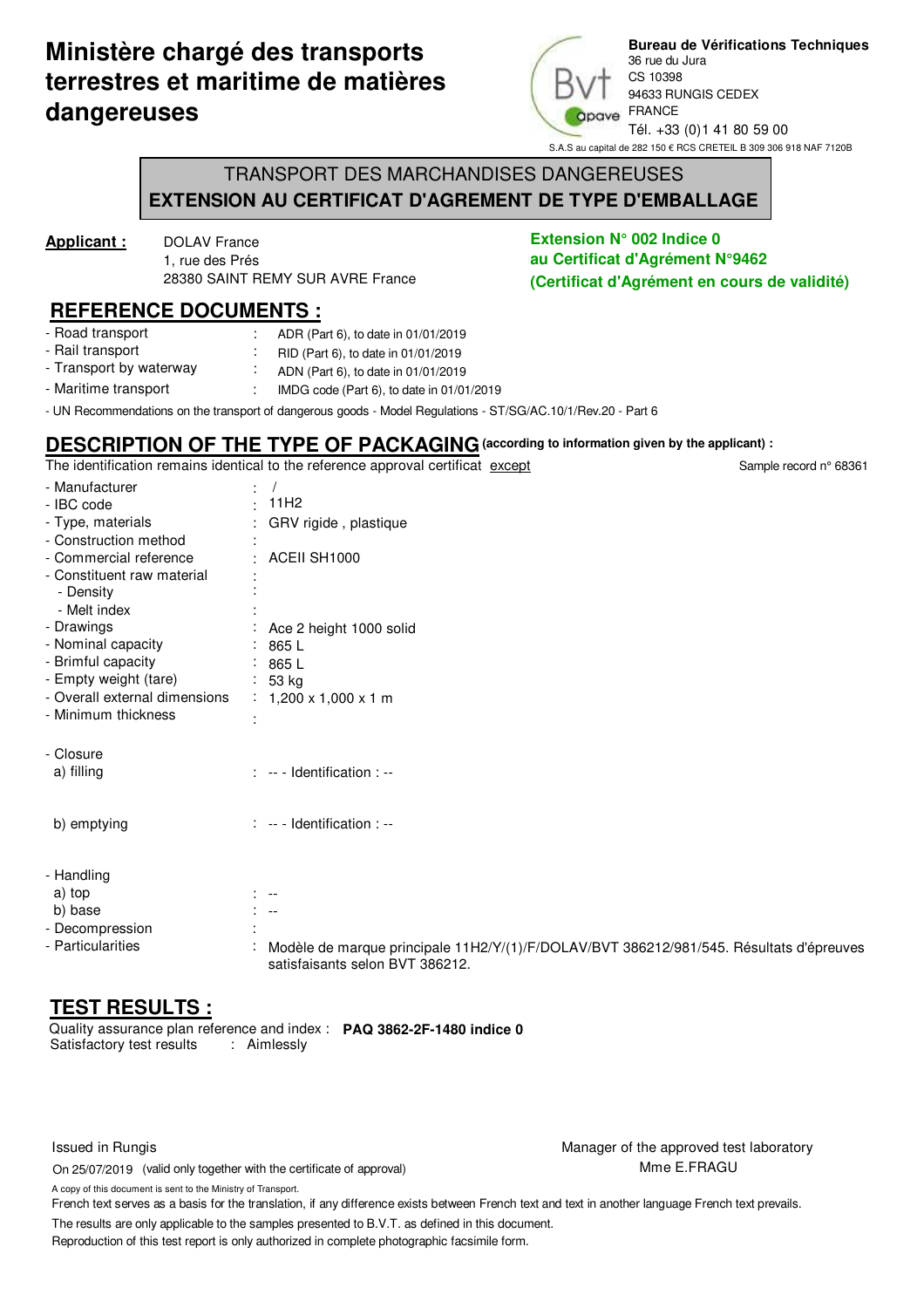## **Ministère chargé des transports terrestres et maritime de matières dangereuses**



**Bureau de Vérifications Techniques** 36 rue du Jura CS 10398 94633 RUNGIS CEDEX FRANCE Tél. +33 (0)1 41 80 59 00 S.A.S au capital de 282 150 € RCS CRETEIL B 309 306 918 NAF 7120B

### TRANSPORT DES MARCHANDISES DANGEREUSES **EXTENSION AU CERTIFICAT D'AGREMENT DE TYPE D'EMBALLAGE**

**Antragsteller :** DOLAV France 1, rue des Prés 28380 SAINT REMY SUR AVRE France

#### **REFERENZUNTERLAGEN :**

| - Straßenverkehr            | $\cdot$ ADR (Teil 6), Ausgabe 01/01/2019 |  |
|-----------------------------|------------------------------------------|--|
| المتمارين والمتروب والألتان |                                          |  |

- Eisenbahn : RID(Teil 6), Ausgabe 01/01/2019
- Binnenschifffahrt : ADN (Teil 6), Ausgabe 01/01/2019
- Transport auf dem Seeweg : Stand des IMDG-Codes (Teil 6), 01/01/2019

- UN Recommendations on the transport of dangerous goods - Model Regulations - ST/SG/AC.10/1/Rev.20 - Part 6

## **BESCHREIBUNG DES BEHÄLTERTYPS (Nach den Angaben vom Antragsteller) :** Muster registriert unter Nr 68361

Die Identifizierung bleibt wie bei der Bezugszulassung, außer :

| - Hersteller<br>- IBC-Code                 | 11H <sub>2</sub>                                                             |  |
|--------------------------------------------|------------------------------------------------------------------------------|--|
| - IBC-Typ, Werkstoffe                      | GRV rigide, plastique                                                        |  |
| - Herstellart                              |                                                                              |  |
| - Handelsbezeichnung                       | : ACEII SH1000                                                               |  |
| - Werkstoffe<br>- Dichte                   |                                                                              |  |
| - Schmelzindex                             |                                                                              |  |
| - Zeichnungen                              | Ace 2 height 1000 solid                                                      |  |
| - Nennvolumen                              | 865 L                                                                        |  |
| - Uberlaufvolumen                          | :865L                                                                        |  |
| - Leermasse (tara)                         | : 53 kg                                                                      |  |
| - Aussenabmessungen<br>- Mindestwandstärke | $1,200 \times 1,000 \times 1$ m                                              |  |
| - Verschlüsse                              |                                                                              |  |
| a) Befüllverschluß                         | $\therefore$ -- - Identification : --                                        |  |
|                                            |                                                                              |  |
|                                            | $: -$ - Identification $: -$                                                 |  |
| b) Entleerungsverschluß                    |                                                                              |  |
|                                            |                                                                              |  |
| - Handhabungsvorrichtung                   |                                                                              |  |
| a) oben                                    | $\overline{\phantom{a}}$<br>$\overline{\phantom{a}}$                         |  |
| b) unten<br>- Druckausgleichsvorrichtung   |                                                                              |  |
| Besonderheiten                             | Modèle de marque principale 11H2/Y/(1)/F/DOLAV/BVT 386212/981/545. Résultats |  |
|                                            | d'épreuves satisfaisants selon BVT 386212.                                   |  |
|                                            |                                                                              |  |

## **PRÜFERGEBNISSE :**

Prüfergebnisse zufriedenstellend den Anforderungen : Zwecklos Referenz-und Index-Plan zur Qualitätssicherung : **PAQ 3862-2F-1480 indice 0**

Erstellt in Rungis Der Leiter des amtlich anerkannten Prüflabors

Den 25/07/2019 (Dokument gilt nur zusammen mit der Zulassung)

Mme E.FRAGU Eine Ausfertigung der Erweiterung der Zulassungsbescheinigung wird dem Verkehrsministerium übermittelt.

Der französische Text bildet die Grundlage für die Übersetzung. Sollte ein Unterschied zwischen dem Französischen Text und dem Text in einer anderen Sprache bestehen, ist der französische Text maßgebend.

Die Ergebnisse sind nur auf dem B.V.T. vorgelegten Prüfmuster, die der hier angefürhten Definition entsprechen, anwendbar. Die Vervielfaltigung des vorliegenden Prüfberichtes darf nur in Form eines kompletten fotografischen Faksimile erfolgen.

**Extension N° 002 Indice 0 au Certificat d'Agrément N°9462 (Certificat d'Agrément en cours de validité)**